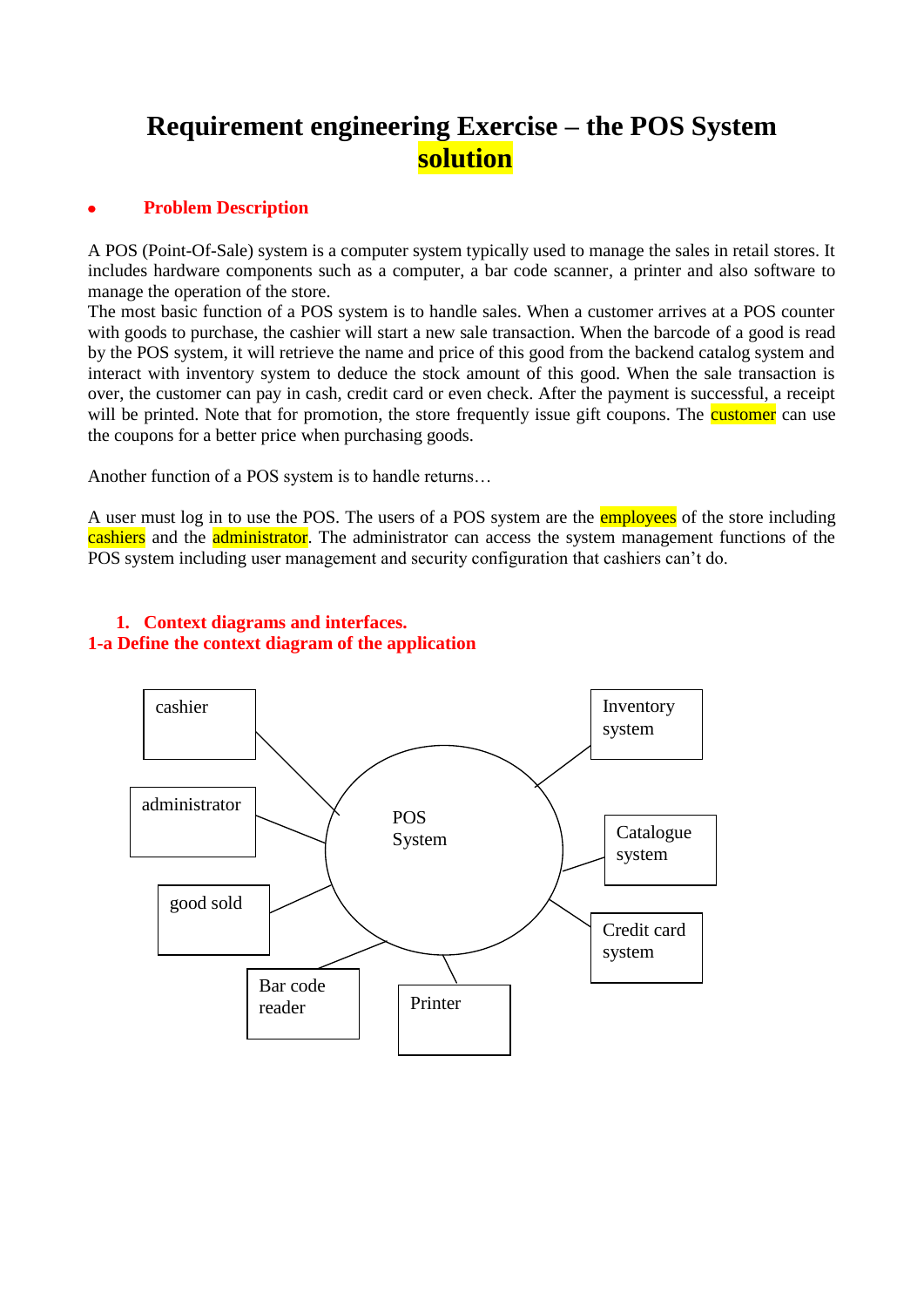Context diagram as UML class diagram

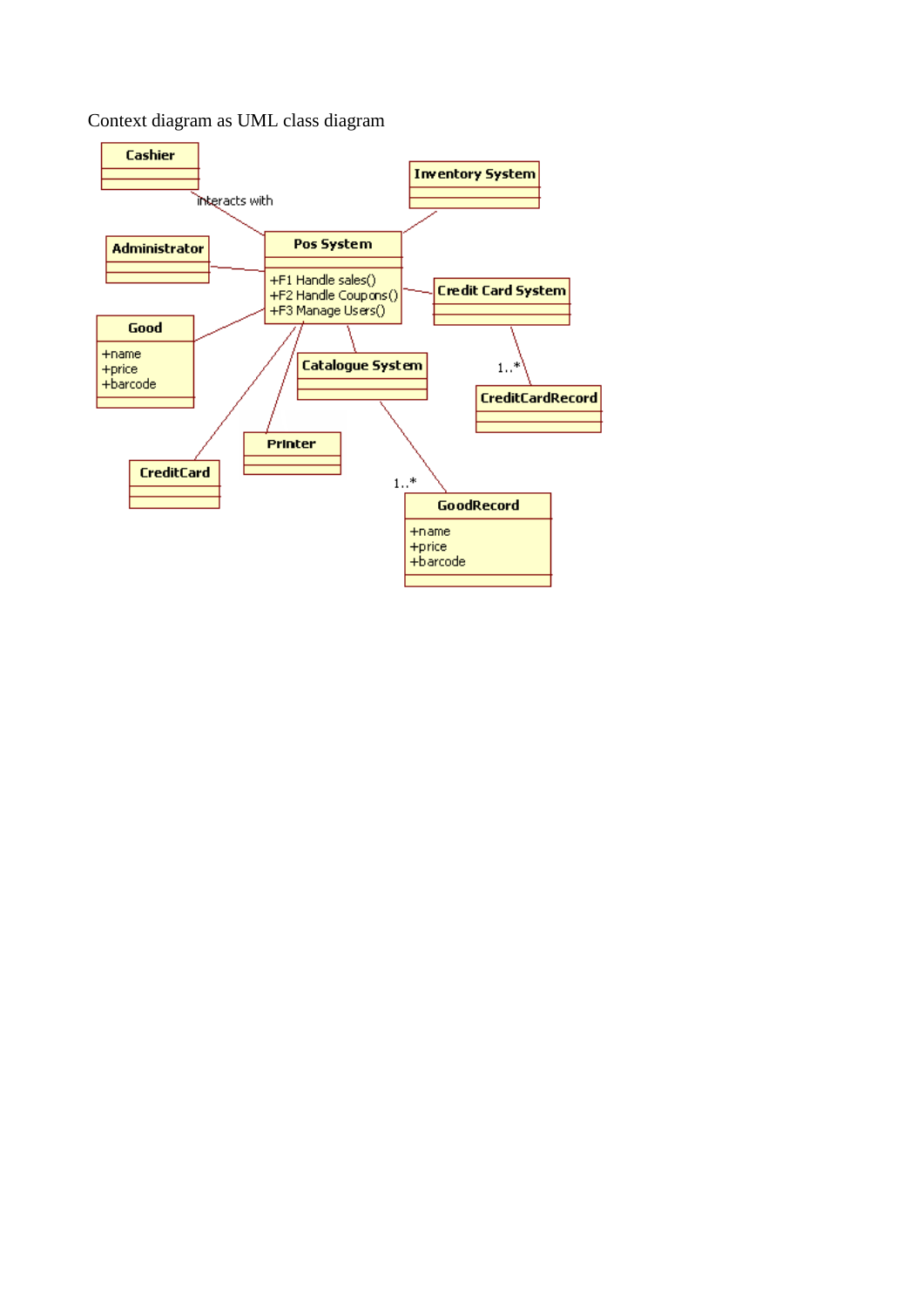## **1-b Describe the interfaces of the application (to other systems/devices)**

|                    | <b>Physical</b>     | <b>Procedural</b>                                                         | Data                                                            |
|--------------------|---------------------|---------------------------------------------------------------------------|-----------------------------------------------------------------|
| Printer            | <b>USB 2.0</b>      |                                                                           | Format of receipt                                               |
| Credit card system | Internet connection | <b>URL</b><br>with<br>web<br>service $(SOAP - http)$<br>$+$ xml), and SSL | Format<br>credit<br>of<br>card data sent, error<br>descriptions |
| Catalogue system   |                     | <b>RPC</b><br>retrieveProduct(String<br>barcode)                          | barcode: String                                                 |
| Inventory system   |                     | <b>RPC</b><br>deduceAmount(String<br>barcode, int amount)                 | Result: boolean                                                 |

## **1-c Describe the interfaces of the application (to users)**

• Screenshot login

| <b>SOFTENG POS SYSTEM</b> |       |  |  |
|---------------------------|-------|--|--|
| LOGIN                     |       |  |  |
| username                  |       |  |  |
| password                  |       |  |  |
|                           |       |  |  |
| cashier                   | admin |  |  |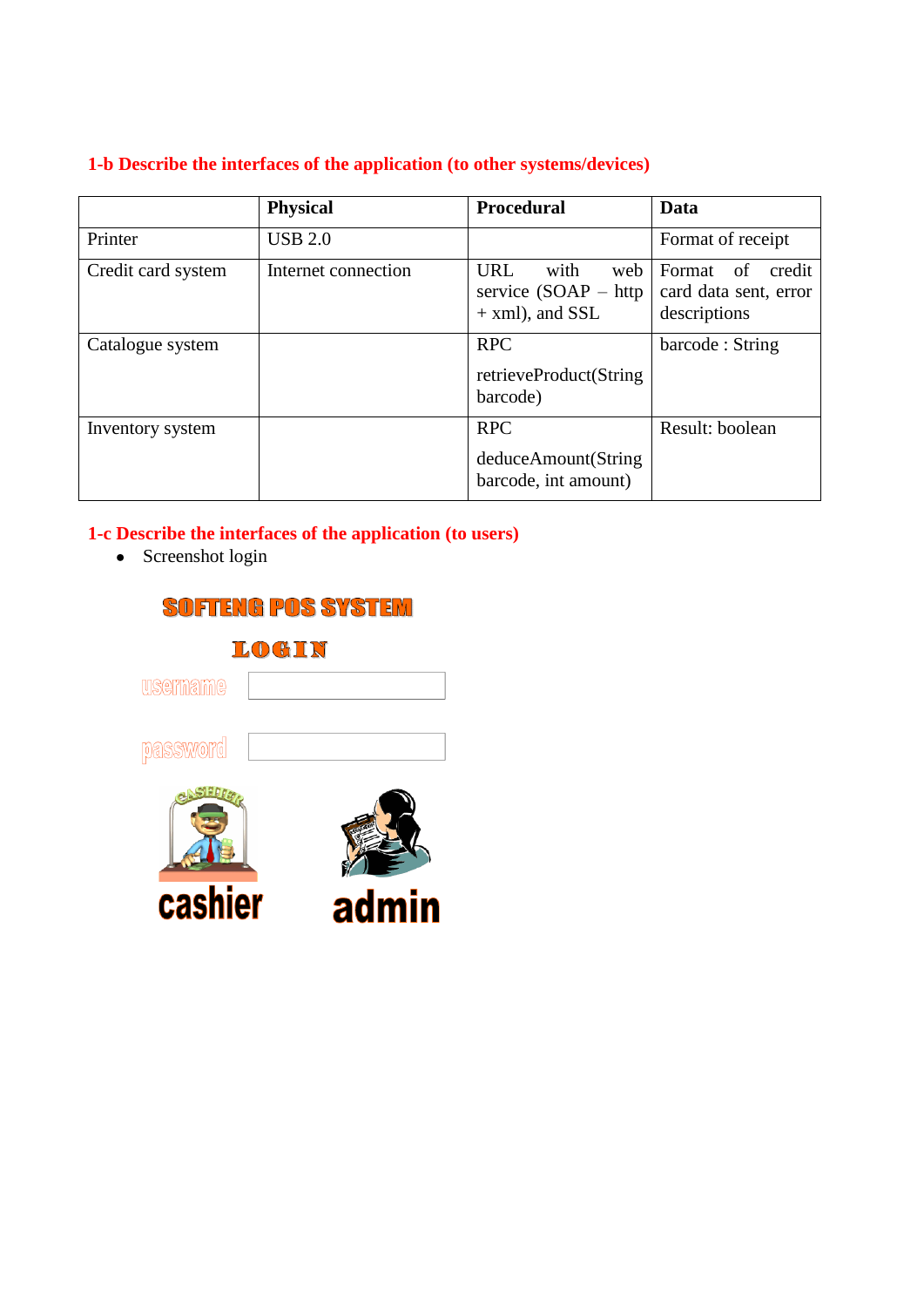Screenshot sales  $\bullet$ 

| SOFI                             | <b>TENG POS SYS</b>     |  |  |
|----------------------------------|-------------------------|--|--|
| EURO                             | <b>NEW sale</b>         |  |  |
| $\epsilon$ 2,20<br>MELE GOLDEN   |                         |  |  |
| $\varepsilon$ 2,85<br>VINO ROSSO |                         |  |  |
| $\epsilon$ 2,39<br>CAMPIELLO     | <b>END sale</b>         |  |  |
| € 5,17<br>SAL-FOR-PA             |                         |  |  |
| $\epsilon$ 1,50<br>AJAX BIANC    |                         |  |  |
| Reading bar code                 | read promotion          |  |  |
| PAY WITH:                        |                         |  |  |
|                                  | 83322<br>SUPARTY MITTLE |  |  |

• Paper receipt

| SUPER<br>∞,                      |               |
|----------------------------------|---------------|
|                                  |               |
| COMETA S.R.L.<br>VIA NAZIONALE , | 67            |
| 10020 -<br>P.IVA 04299540015     | CAMBIANO (TO) |
| TEL 011/94                       | ķ<br>$-C1$    |
|                                  | EURO          |
| MELE GOLDEN                      | 2,20          |
| VINO ROSSO                       | 2,85          |
| CAMPIELLO                        | 2,39          |
| SAL-FOR-PA                       | 5, 17         |
| atax bianc                       | 1,50          |
| SELEX SPUG                       | 0,95          |
| LATTE ABIT                       | 1,49          |
| ZUCCHERO K                       | 0,85          |
| SUBT.                            | 17,40         |
| TOTALE                           | 17            |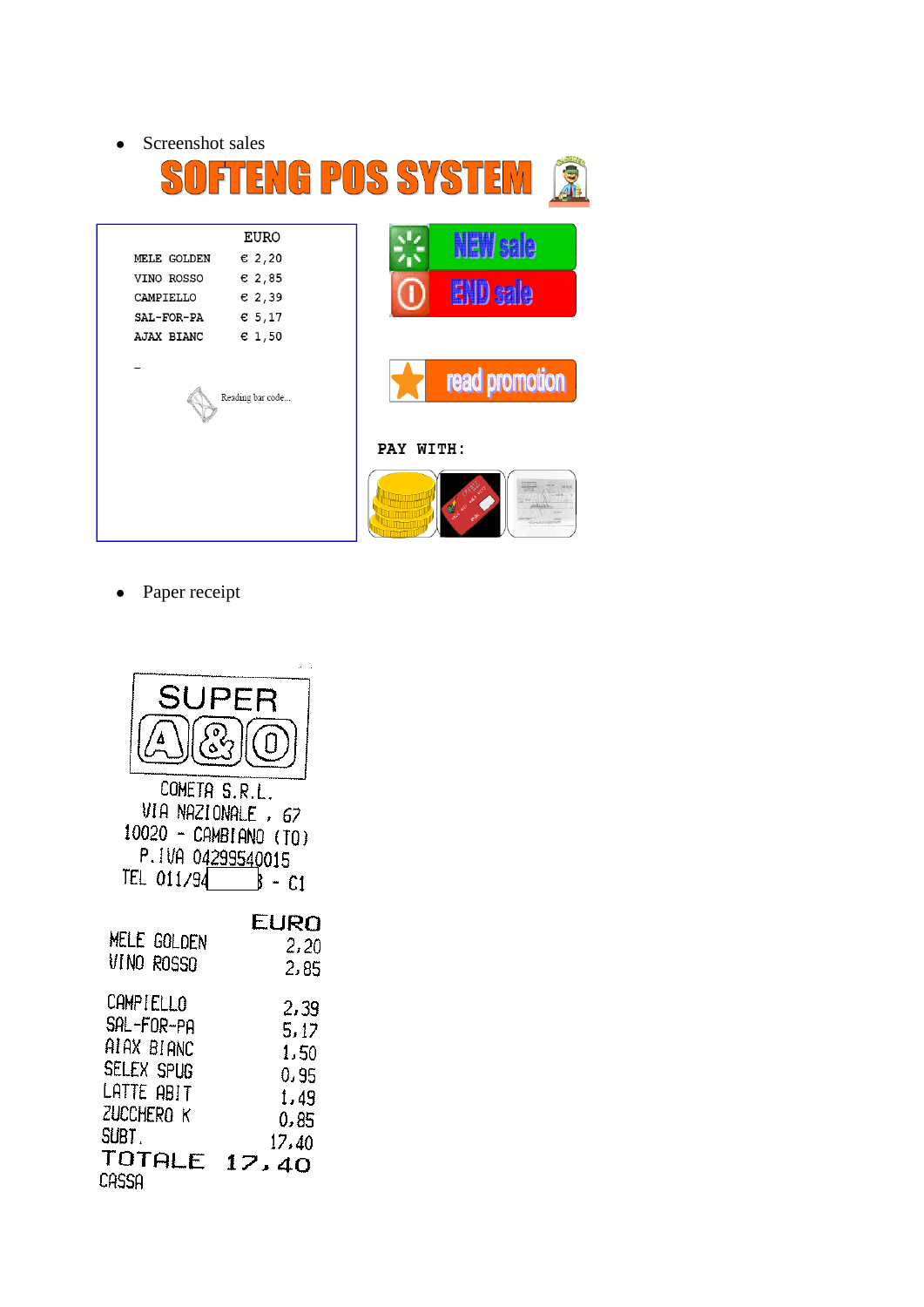#### **1-d System design**

System design as free skecth



System design as UML class diagram

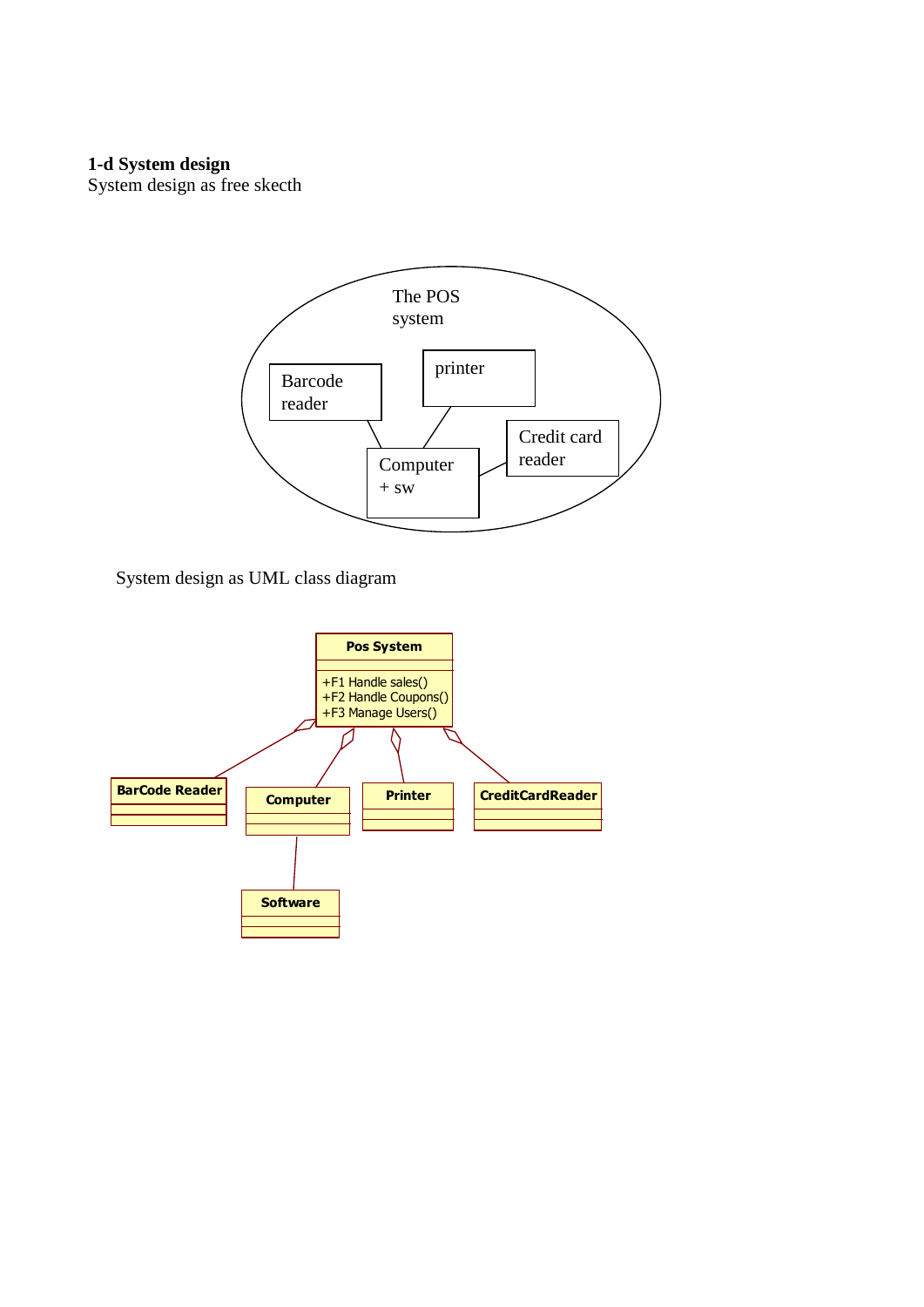#### **2. User requirements.**

**2-a Define the user requirements, notably using a table with functional and non functional requirements.** 

| <b>Requirement ID</b> | <b>Description</b>                                                     |
|-----------------------|------------------------------------------------------------------------|
| F1                    | Handle sales                                                           |
| $\overline{F1.1}$     | Retrieve name and price of good                                        |
| F1.2                  | Handle payment                                                         |
| F1.2.1                | Handle payment cash                                                    |
| F1.2.2                | Handle payment check                                                   |
| F1.2.3                | Handle payment credit card                                             |
| F1.3                  | Print receipt                                                          |
| F1.4                  | Read bar code of good                                                  |
| F1.5                  | Deduce stock amount of good                                            |
| F1.6                  | Compute total amount                                                   |
|                       |                                                                        |
| F2                    | Handle coupons                                                         |
| F2.1                  | Issue coupon                                                           |
| F2.2                  | Make discount to coupon owner                                          |
|                       |                                                                        |
|                       |                                                                        |
| F <sub>3</sub>        | <b>Manage Users</b>                                                    |
| F3.1                  | Handle login                                                           |
| F3.2                  | Handle logout                                                          |
| F3.3                  | Define user, define user rights                                        |
|                       | Needs more analysis                                                    |
| F4                    | Handle returns                                                         |
|                       | Needs more analysis                                                    |
|                       |                                                                        |
| NF                    | Each function less than 1/2 sec                                        |
|                       | Secure payments (F1.2 to F1.2.3)                                       |
|                       | Warranty access to functions only to authorized users $\rightarrow$ f3 |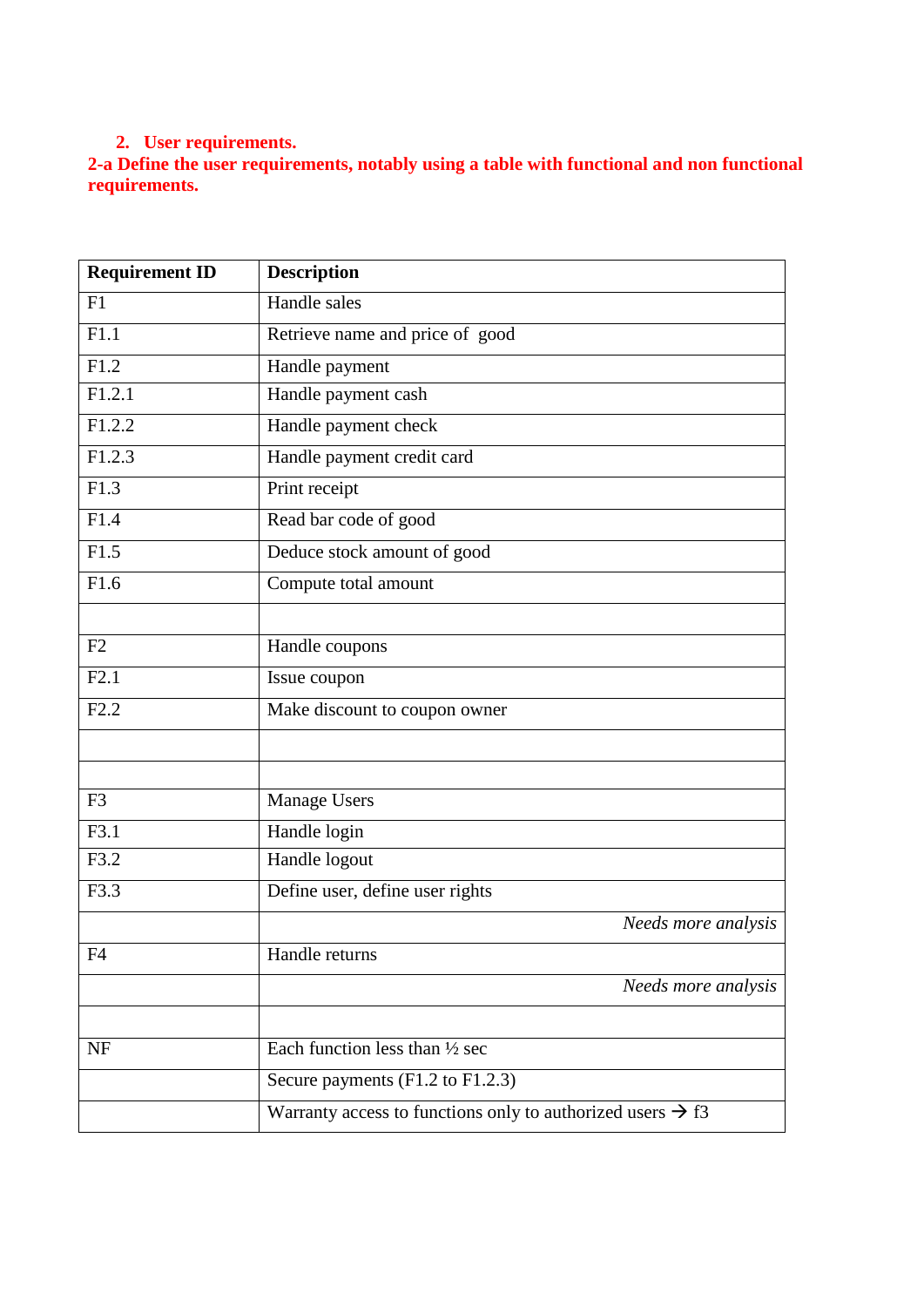## **2-b Define the user requirements. As an alternative to the technique above described each requirement with the following form (from 03\_requirements slides)**

| <b>Name</b>          | F1.1 retrieve name and price of good                                                       |
|----------------------|--------------------------------------------------------------------------------------------|
| <b>Description</b>   |                                                                                            |
| Input                | Barcode                                                                                    |
| Output               | Name and price of product                                                                  |
| <b>Action</b>        | Access backend catalogue system and given barcode find and<br>retrieve product description |
| <b>Precondition</b>  | Valid barcode (consistent with standard $+$ corresponding<br>product exists)               |
| <b>Postcondition</b> | Price and name of product available                                                        |

| <b>Name</b>           | F1.2.1 Handle payment cash                                  |  |
|-----------------------|-------------------------------------------------------------|--|
| <b>Description</b>    |                                                             |  |
| Input                 | Amount to be paid, cash received                            |  |
| Output                | Change to be given                                          |  |
| <b>Action</b>         | If result ok, Add amount to be paid to total amount of cash |  |
| <b>Pre condition</b>  | Cash received $\geq$ amount to be paid                      |  |
| <b>Post condition</b> | Amount of cash (after payment) = amount of cash (before     |  |
|                       | $payment$ ) + amount to be paid                             |  |

| <b>Name</b>          | F1.5 deduce stock amount                                  |
|----------------------|-----------------------------------------------------------|
| <b>Description</b>   |                                                           |
| Input                | Barcode                                                   |
| Output               | Stock amount after this sale                              |
| <b>Action</b>        | Deduce one from stock amount of product                   |
| <b>Precondition</b>  | Valid code, at least one product in stock                 |
| <b>Postcondition</b> | Product.stockAmount after == Product.stockAmount before - |

| <b>Name</b>        | $F2 - H$ and le coupon                                          |
|--------------------|-----------------------------------------------------------------|
| <b>Description</b> |                                                                 |
| Input              | Coupon (id of coupon, id of promotion, id of product)           |
| Output             | Discounted price for product                                    |
| <b>Action</b>      | Read bar code on coupon, find id of coupon, retrieve name of    |
|                    | promotion and id of product, verify that promotion is still     |
|                    | valid, verify that product is available, retrieve discount rate |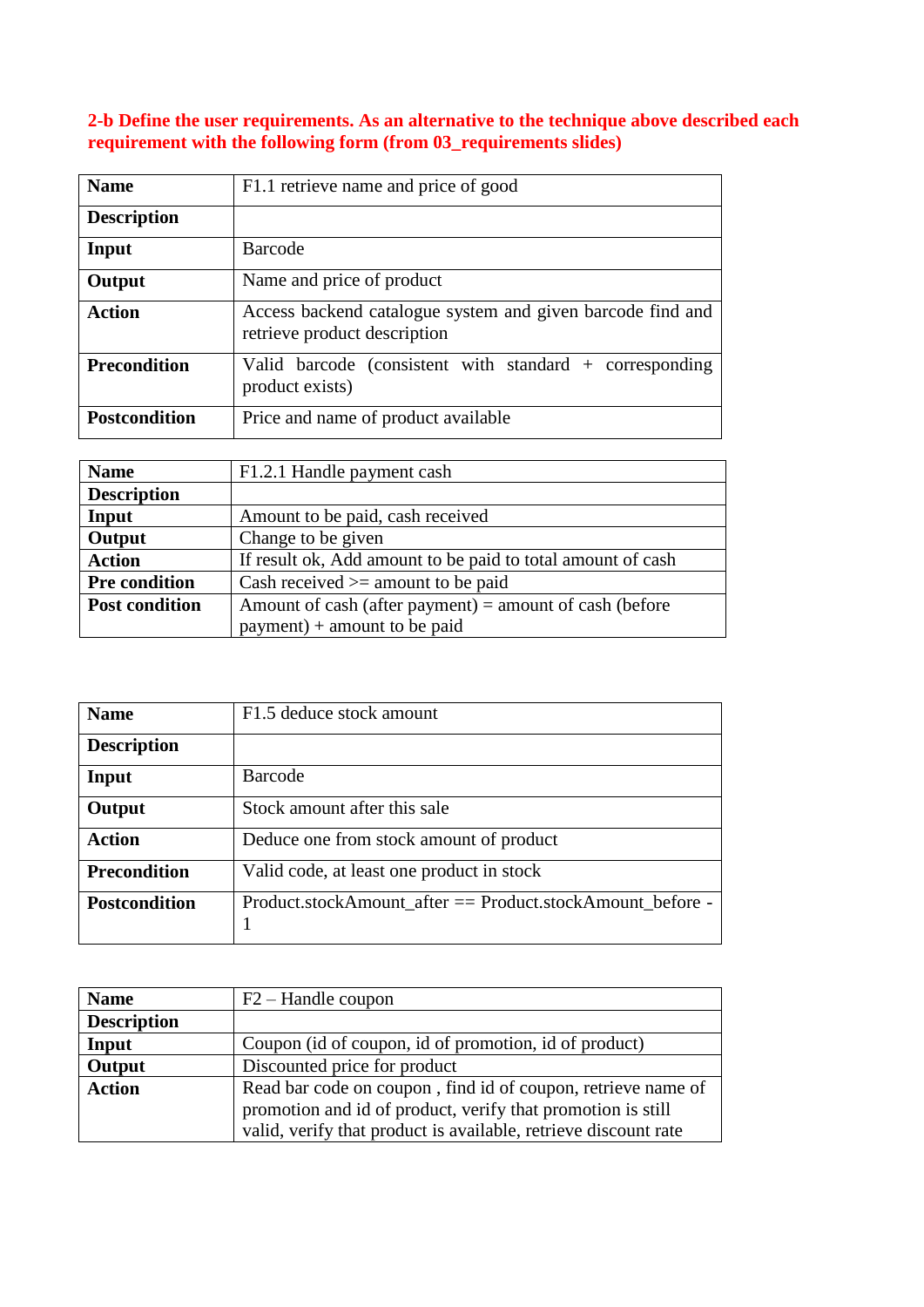| <b>Scenario name:</b><br>Sale n product | <b>General description</b>                                 |                       |
|-----------------------------------------|------------------------------------------------------------|-----------------------|
| S <sub>0</sub>                          | Use case: F1 Handle sales<br>Sale N products, payment cash |                       |
| <b>Step</b>                             | <b>Description</b>                                         | <b>Requirement ID</b> |
| 1                                       | <b>Start sales transaction</b>                             | F1                    |
| $\overline{2}$                          | Read bar code                                              | F1.1                  |
| 3                                       | Retrieve name and price given barcode                      | F1.4                  |
|                                         | Repeat 2 and 3 for all products                            |                       |
| $\overline{4}$                          | Compute total                                              | F1.6                  |
| 5                                       | Manage payment cash                                        | F1.2.2                |
| 6                                       | Deduce stock amount of product                             | F1.5                  |
| $\overline{7}$                          | Print receipt                                              | F1.3                  |
| 8                                       | Close transaction                                          | F1.4                  |

## **2-c Define scenarios of use with the following template (from heating control system)**

| <b>Scenario name:</b><br>S1 | <b>General description</b><br>Use case: F1 Handle sales<br>Sale 1 product |                       |
|-----------------------------|---------------------------------------------------------------------------|-----------------------|
| <b>Step</b>                 | <b>Description</b>                                                        | <b>Requirement ID</b> |
| $\mathbf{1}$                | Start sales transaction                                                   | F1                    |
| $\overline{2}$              | Read bar code                                                             | F1.1                  |
| 3                           | Retrieve name and price given barcode                                     | F1.4                  |
| $\overline{4}$              | Compute total                                                             | F1.6                  |
| 5                           | Manage payment cash                                                       | F1.2.2                |
| 6                           | Deduce stock amount of product                                            | F1.5                  |
| $\overline{7}$              | Print receipt                                                             | F1.3                  |
| 8                           | Close transaction                                                         | F1.4                  |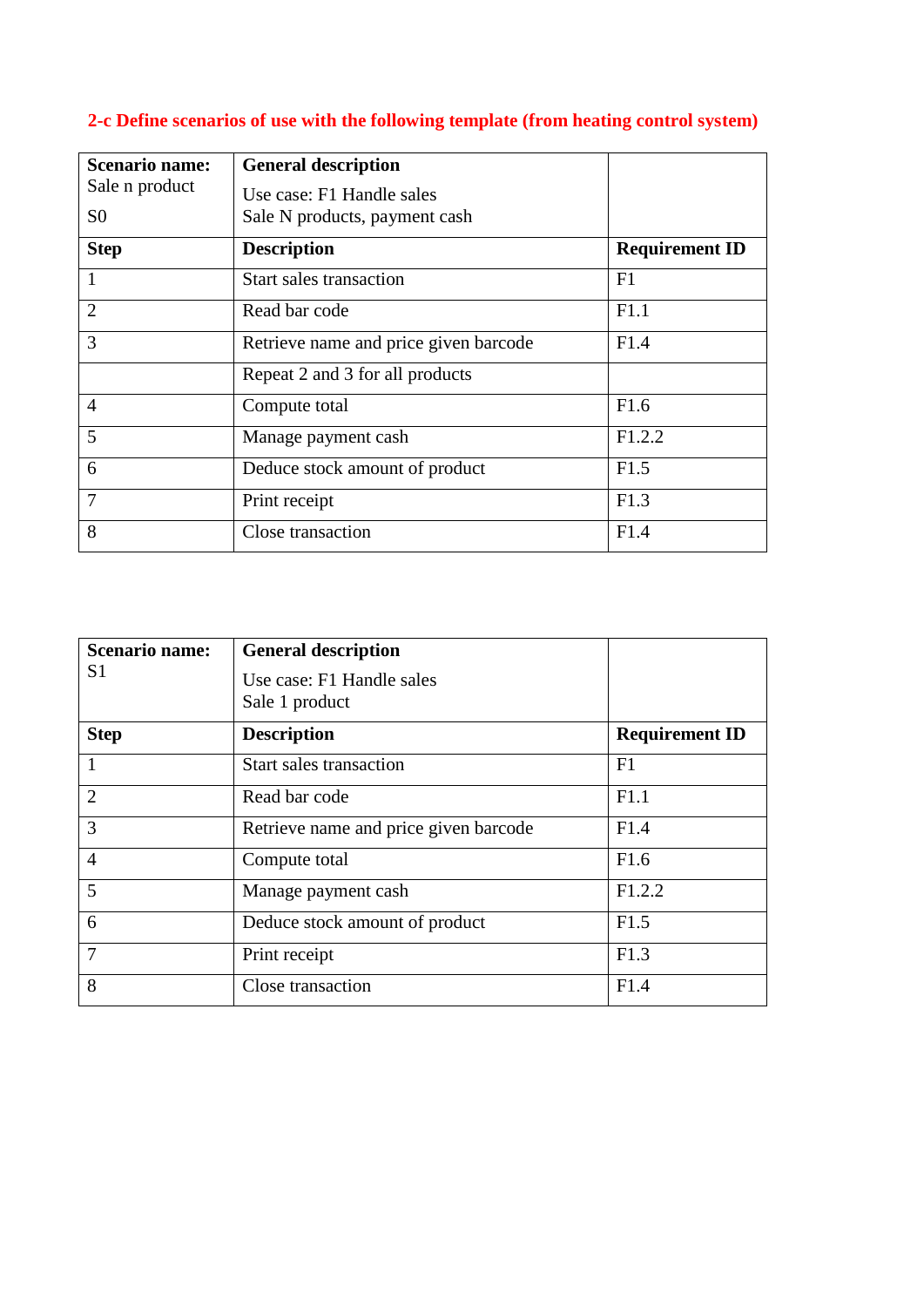| <b>Scenario name:</b> | <b>General description</b>            |                       |
|-----------------------|---------------------------------------|-----------------------|
| S <sub>2</sub>        | Use case: F1 Handle sales             |                       |
|                       | Handle sale, no credit, abort sale    |                       |
| <b>Step</b>           | <b>Description</b>                    | <b>Requirement ID</b> |
|                       | Start sale                            | F1                    |
| $\overline{2}$        | Read bar code                         | F1.1                  |
| 3                     | Retrieve name and price given barcode | F1.4                  |
| $\overline{4}$        | Compute total                         | F1.6                  |
|                       | Manage payment credit card            | F1.2.3                |
|                       | No credit, abort sale                 | F4                    |

| <b>Scenario name</b> | <b>General description</b>        |                       |
|----------------------|-----------------------------------|-----------------------|
|                      | Use case: F1 Handle sales         |                       |
| S <sub>3</sub>       | S3: Sale of 3 goods, payment cash |                       |
| <b>Step</b>          | <b>Description</b>                | <b>Requirement ID</b> |
| $\Omega$             | Start new sale transaction        | F1.7                  |
|                      | Read bar code of good             | F1.4                  |
| $\overline{2}$       | Retrieve name and price of good   | F1.1                  |
| 3                    | Read bar code of good             |                       |
| $\overline{4}$       | Retrieve name and price of good   |                       |
| 5                    | Read bar code of good             | F111                  |
| 6                    | Retrieve name and price of good   |                       |
| 7                    | Compute total amount of sale      | F1.6                  |
| 8                    | Handle payment cash               | F1.2.1                |
| 9                    | Print receipt                     | F1.3                  |
| 10                   | Deduce stock amount of good       | F1.5                  |

| Scenario name  | <b>General description</b>               |                       |
|----------------|------------------------------------------|-----------------------|
| <b>S4</b>      | Use case: F1 Handle sales                |                       |
|                | S4: Sale of 2 goods, payment credit card |                       |
| <b>Step</b>    | <b>Description</b>                       | <b>Requirement ID</b> |
|                | Start new sale transaction               | F1.7                  |
|                | Read bar code of good                    |                       |
| $\overline{2}$ | Retrieve name and price of good          |                       |
| 3              | Read bar code of good                    |                       |
| $\overline{4}$ | Retrieve name and price of good          |                       |
| 5              | Compute total amount of sale             | F1.6                  |
| 6              | Handle payment credit card               | F1.2.3                |
| 7              | Print receipt                            | F1.3                  |
| 8              | Deduce stock amount of good              | F1.5                  |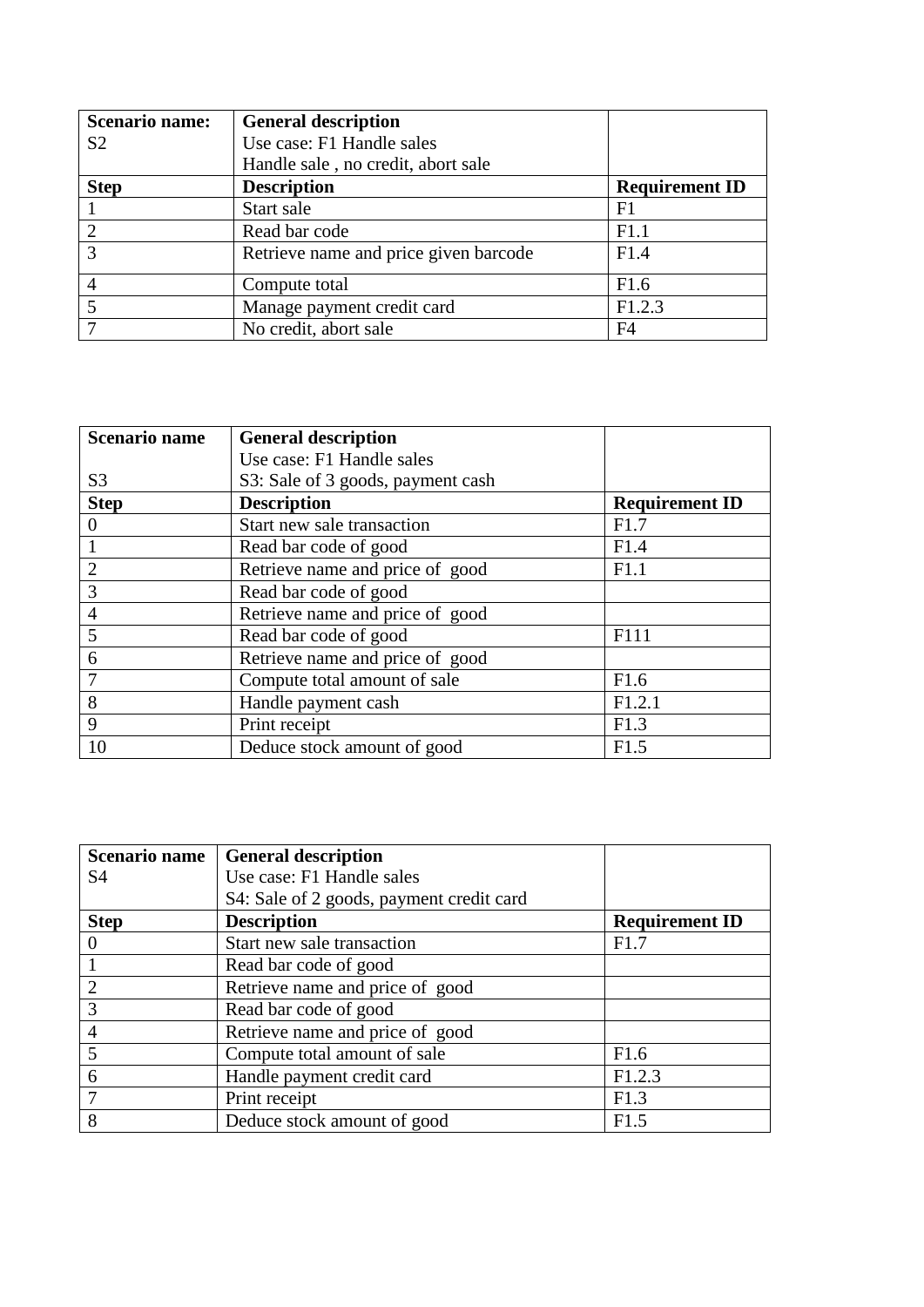| <b>Scenario name</b> | <b>General description</b>                |                       |
|----------------------|-------------------------------------------|-----------------------|
| S <sub>5</sub>       | Use case: F1 Handle sales                 |                       |
|                      | S5: Sale of one good, bar code unreadable |                       |
| <b>Step</b>          | <b>Description</b>                        | <b>Requirement ID</b> |
| $\theta$             | Start new sale transaction                | F1.7                  |
|                      | Read bar code of good                     |                       |
| $\overline{2}$       | Bar code not readable                     |                       |
| 3                    | Input bar code manually                   | $F1.x$ (to be added)  |
| $\overline{4}$       | Retrieve name and price of good           |                       |
| 5                    | Compute total amount of sale              | F1.6                  |
| 6                    | Handle payment credit card                | F1.2.3                |
|                      | Print receipt                             | F1.3                  |
| 8                    | Deduce stock amount of good               | F1.5                  |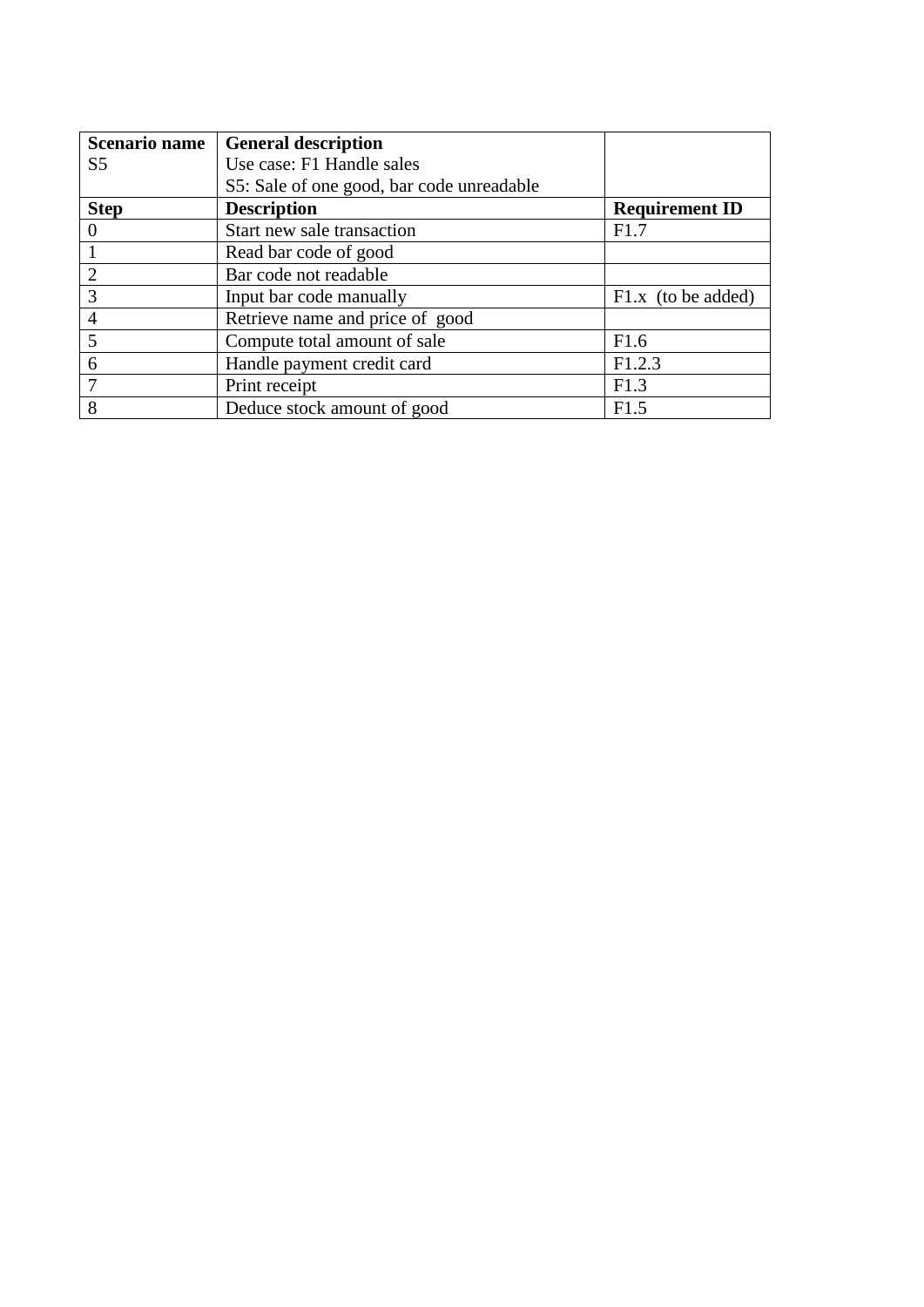## **2-d Define the use case diagrams**



| <b>USE CASE</b>      |                                                                              | <b>Process Sale</b>                                              |  |
|----------------------|------------------------------------------------------------------------------|------------------------------------------------------------------|--|
| <b>Primary Actor</b> | Cashier                                                                      |                                                                  |  |
| <b>Preconditions</b> | Cashier is identified and authenticated                                      |                                                                  |  |
| <b>Success End</b>   | Sale is saved. Receipt is printed. Stock data updated. Payment authorization |                                                                  |  |
| <b>Condition</b>     | approvals are recorded.                                                      |                                                                  |  |
| <b>Basic Flow</b>    | <b>Step</b>                                                                  | <b>Action</b>                                                    |  |
|                      | 1                                                                            | Customer arrives at POS checkout with goods to purchase.         |  |
|                      | $\overline{2}$                                                               | Cashier starts a new sale.                                       |  |
|                      | 3                                                                            | Cashier enters item identifier.                                  |  |
|                      | $\overline{4}$                                                               | System retrieve item information from the catalog system and,    |  |
|                      |                                                                              | records sale line item and presents item description, price, and |  |
|                      |                                                                              | running total. Cashier repeats steps 3-4 until indicates done.   |  |
|                      | 5                                                                            | System calculates and presents total price.                      |  |
|                      | 6                                                                            | Cashier tells Customer the total, and asks for payment.          |  |
|                      | 7                                                                            | Customer pays and System handles payment.                        |  |
|                      | 8                                                                            | System records completed sale and sends sale information to the  |  |
|                      |                                                                              | external Inventory system for stock update.                      |  |
|                      | 9                                                                            | System presents receipt.                                         |  |
|                      | 10                                                                           | Customer leaves with receipt and goods.                          |  |
| <b>EXTENSIONS</b>    | <b>Step</b>                                                                  | <b>Branching Action</b>                                          |  |
|                      | $\ast$                                                                       | At any time, System fails:                                       |  |
|                      |                                                                              | To support recovery and correct accounting, ensure all           |  |
|                      |                                                                              | transaction sensitive state and events can be recovered from any |  |
|                      |                                                                              | step of the scenario.                                            |  |
|                      |                                                                              | 1. Cashier restarts System, logs in, and requests recovery of    |  |
|                      |                                                                              | prior state.                                                     |  |
|                      |                                                                              | 2. System reconstructs prior state.                              |  |
|                      |                                                                              | 2a. System detects anomalies preventing recovery:                |  |
|                      |                                                                              | 1. System signals error to the Cashier, records                  |  |
|                      |                                                                              | the error, and enters a clean state.                             |  |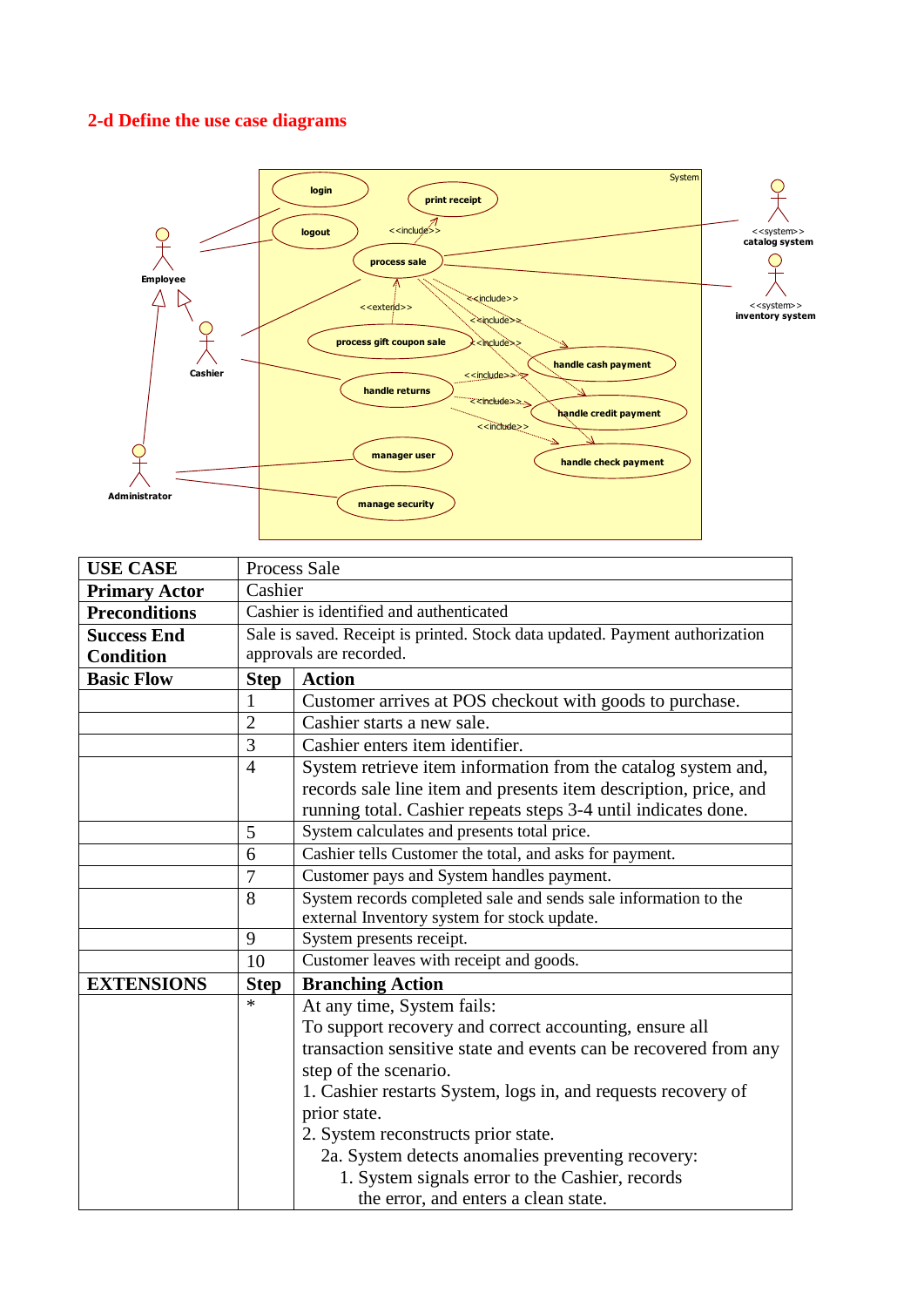|                       |                | 2. Cashier starts a new sale.                                       |
|-----------------------|----------------|---------------------------------------------------------------------|
|                       | 3a             | Invalid identifier:                                                 |
|                       |                | 1. System signals error and rejects entry.                          |
|                       | 3 <sub>b</sub> | There are multiple of same item:                                    |
|                       |                | 1. Cashier can enter item category identifier and the quantity.     |
|                       | $3-6a$         | Customer asks Cashier to remove an item from the purchase:          |
|                       |                | 1. Cashier enters item identifier for removal from sale.            |
|                       |                | 2. System displays updated running total.                           |
|                       | $3-6b$         | Customer tells Cashier to cancel sale:                              |
|                       |                | 1. Cashier cancels sale on System.                                  |
|                       | $3-6c$         | Cashier suspends the sale:                                          |
|                       |                | 1. System records sale so that it is available for retrieval on any |
|                       |                | POS terminal.                                                       |
|                       | 4a             | The item's price is not the customer wanted (e.g., Customer         |
|                       |                | complained that the item is offered at a lower price):              |
|                       |                | 1. Cashier enters override price.                                   |
|                       |                | 2. System presents new price.                                       |
|                       | 6a             | Customer says they intended to pay by cash but don't have           |
|                       |                | enough cash:                                                        |
|                       |                | 1a. Customer uses an alternate payment method.                      |
|                       |                | 1b. Customer tells Cashier to cancel sale. Cashier cancels sale     |
|                       |                | on System.                                                          |
|                       |                |                                                                     |
|                       | 7a             | Paying by cash: (UC Handle Cash Payment)                            |
|                       | 7 <sub>b</sub> | Paying by credit: (UC Handle Credit Payment)                        |
|                       | 7c             | Paying by check: (UC Handle Check Payment)                          |
| <b>Non-Functional</b> |                |                                                                     |
| <b>Requirements</b>   |                |                                                                     |
|                       | $\mathbf{1}$   | Touch screen Ul on a large flat panel monitor. Text must be         |
|                       |                | visible from 1 meter.                                               |
|                       | $\overline{2}$ | Credit authorization response within 30 seconds 90% of the          |
|                       |                | time.                                                               |
|                       | $\overline{3}$ | Somehow, we want robust recovery when access to remote              |
|                       |                | services such the invent tory system is failing.                    |
|                       | $\overline{4}$ | Language internationalization on the text displayed.                |

| <b>USE CASE</b>   | Process Gift Coupon Sale (extends UC Process Sale) |                                                                                                                                                       |
|-------------------|----------------------------------------------------|-------------------------------------------------------------------------------------------------------------------------------------------------------|
| <b>EXTENSIONS</b> | <b>Step</b>                                        | <b>Branching Action</b>                                                                                                                               |
|                   | 7a                                                 | Customer presents coupons:                                                                                                                            |
|                   |                                                    | 1. Before handling payment, Cashier records each<br>coupon and System reduces price as appropriate.<br>System records the used coupons for accounting |
|                   |                                                    | reasons.                                                                                                                                              |
|                   |                                                    | 1a. Coupon entered is not for any purchased item:                                                                                                     |
|                   |                                                    | System signals error to Cashier.                                                                                                                      |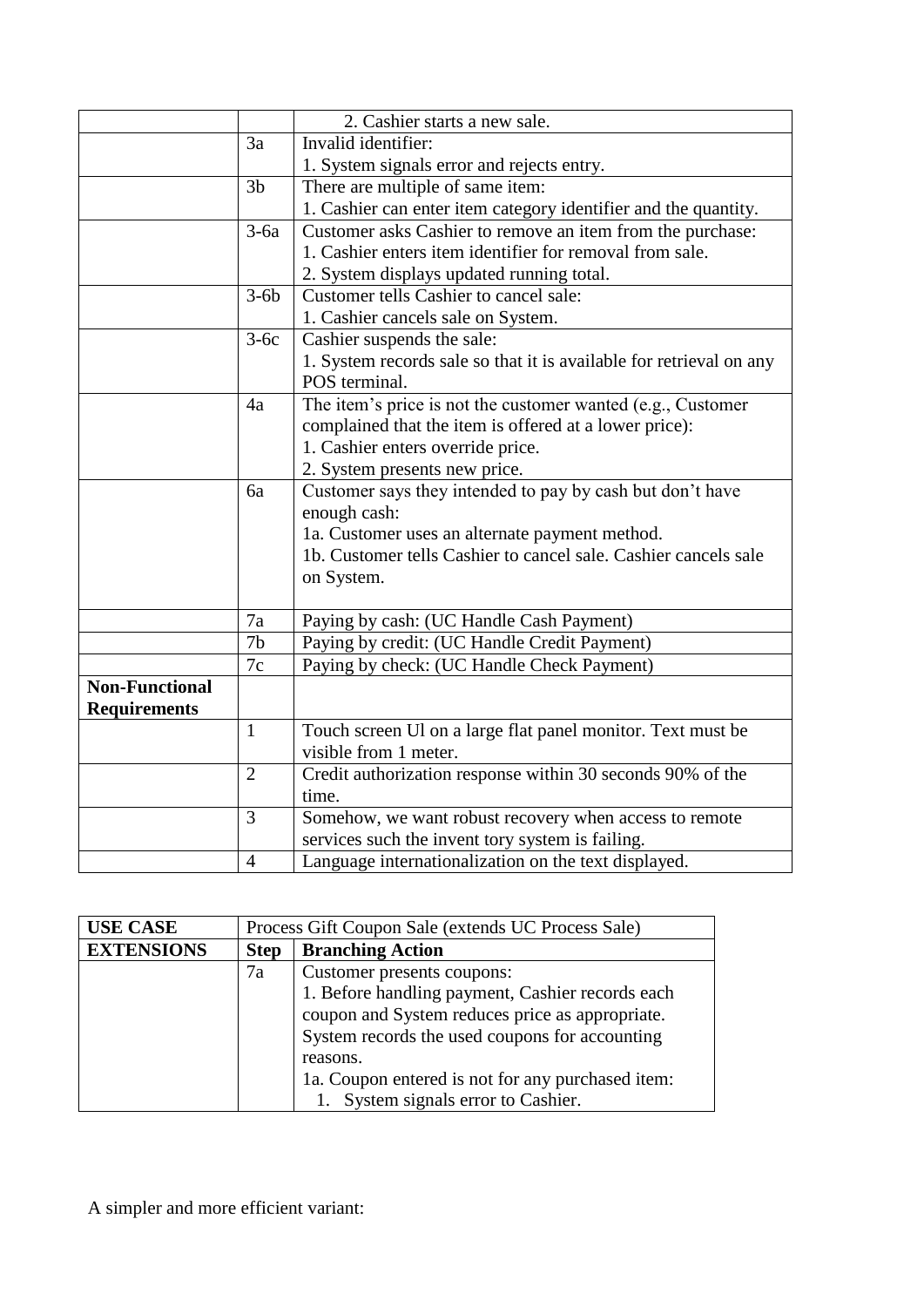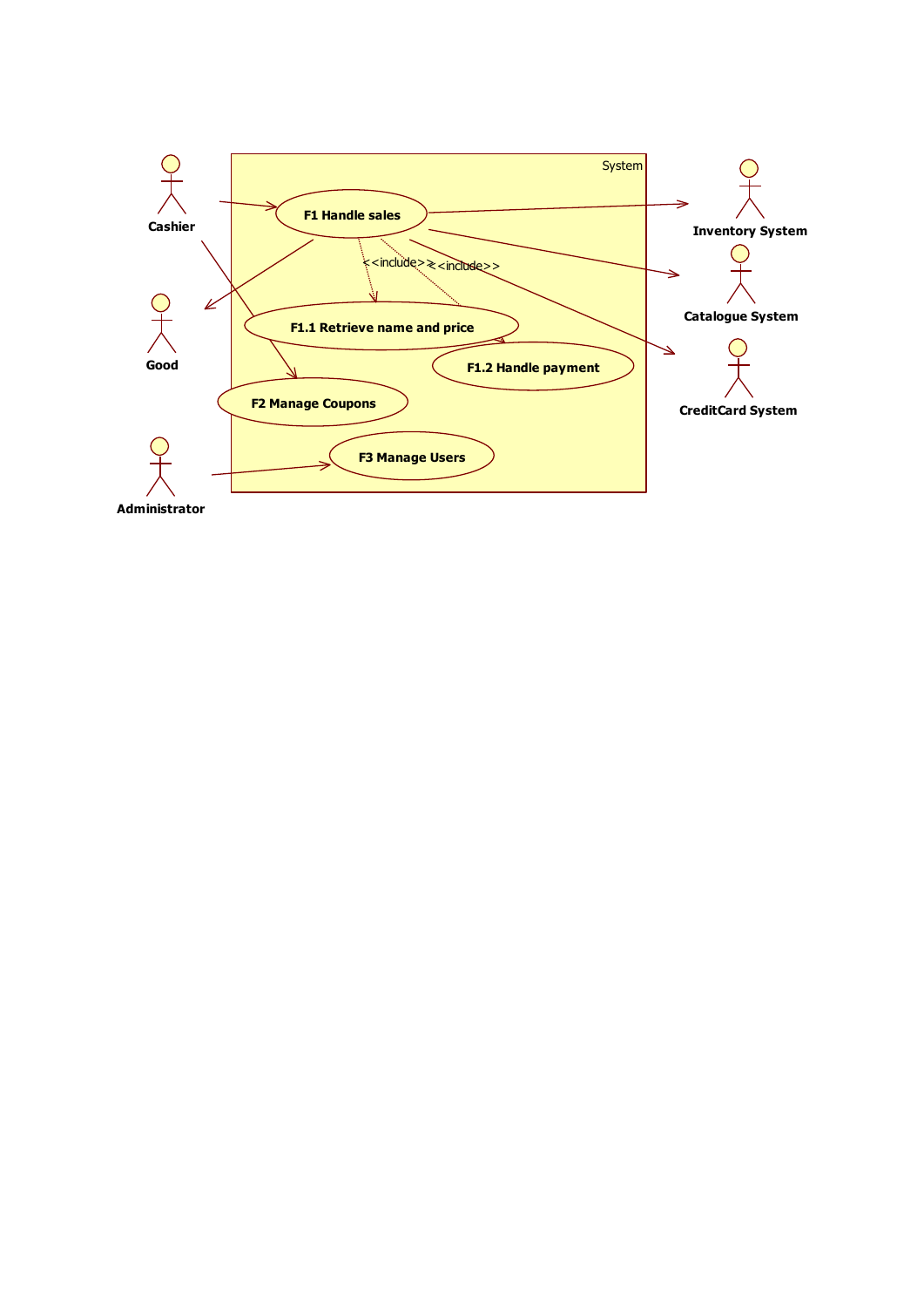#### **2-e Define the sequence diagrams for some specific scenarios**

Sequence diagram for S0

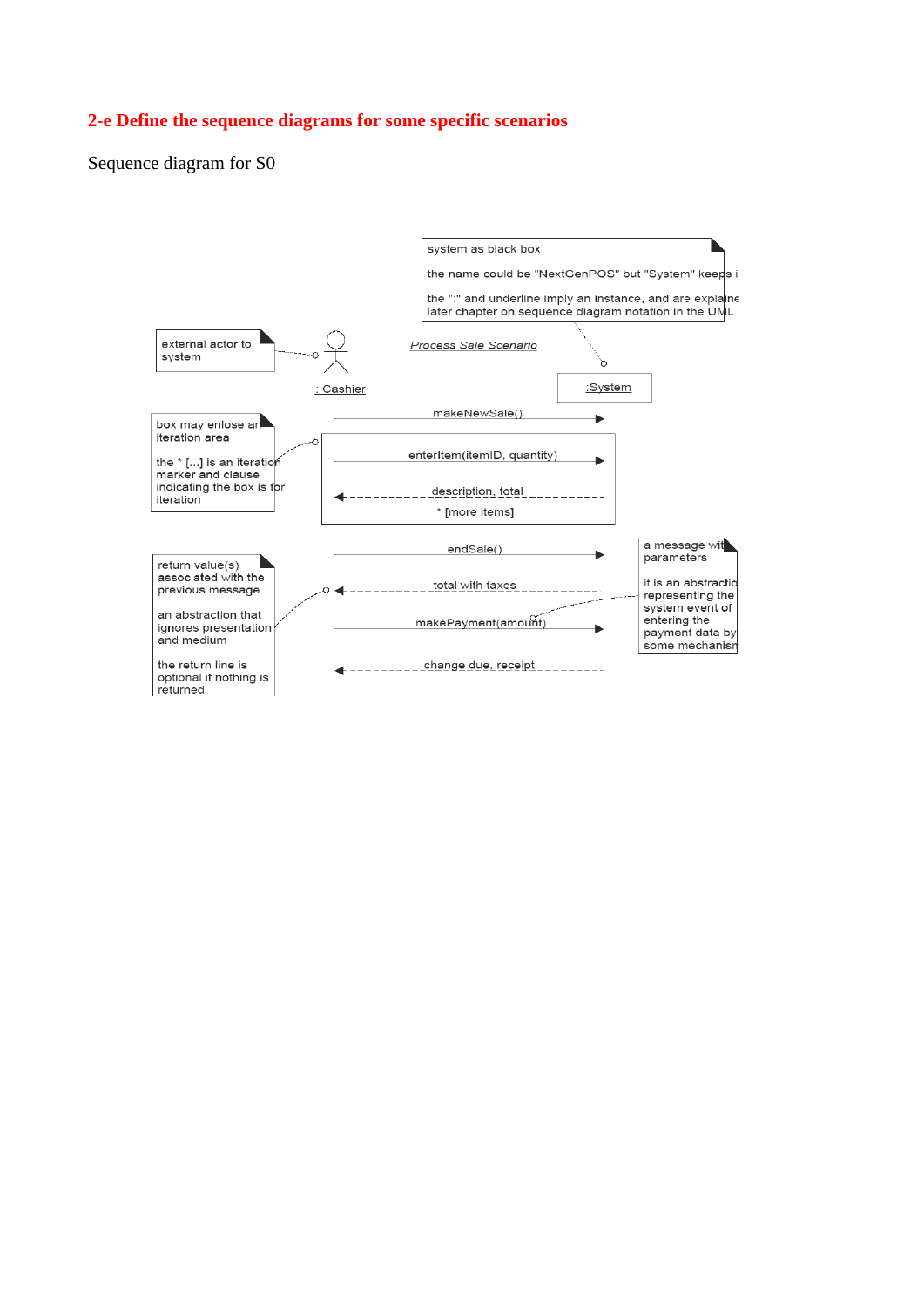

Sequence diagram for S3, no internals of POS System